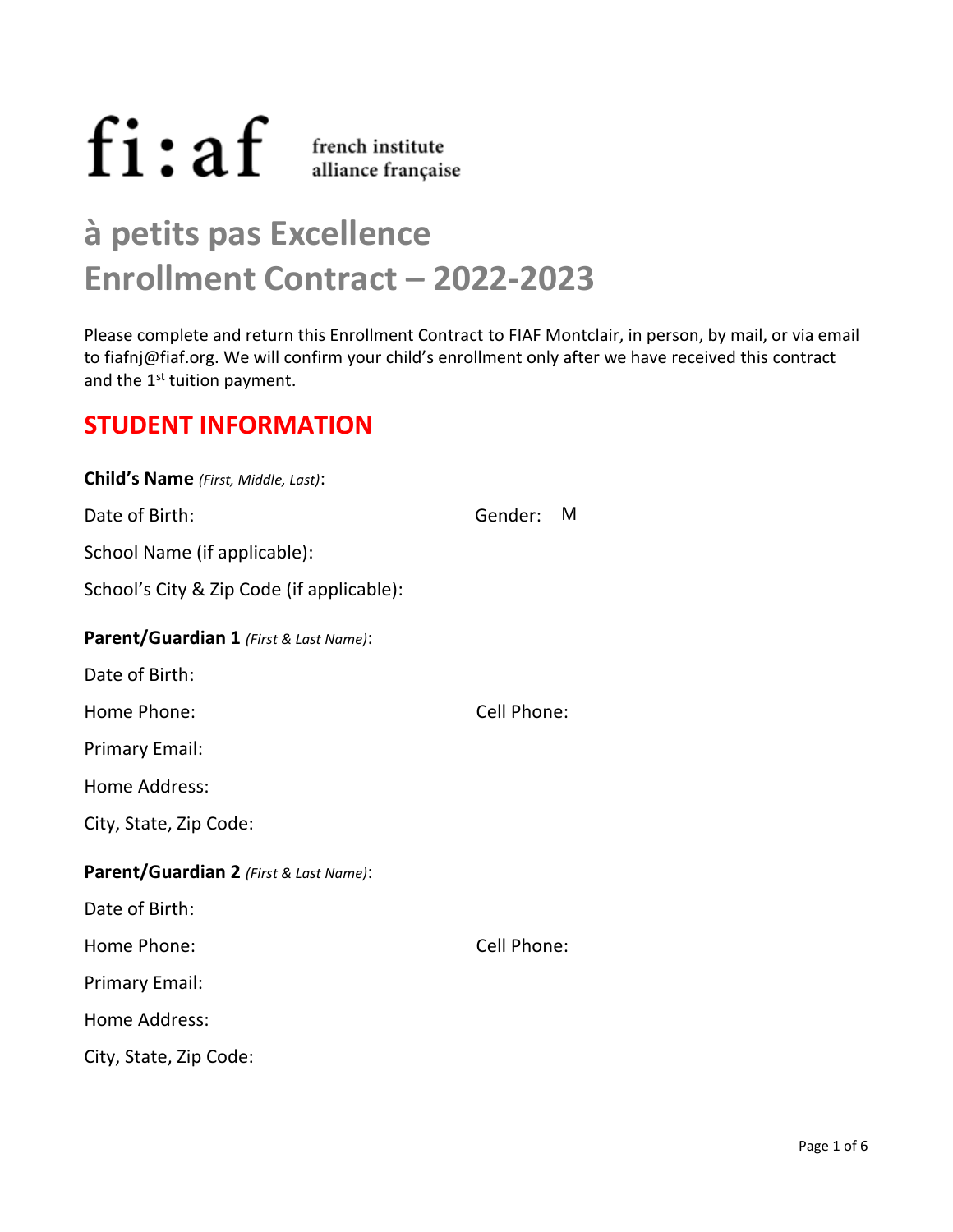# **REGISTRATION INFORMATION**

I/We wish to register our child in the *à petits pas Excellence* program as follows:

### **Select Class Time**

 $\vert$ Ages 2.5–5  $-$  half-day 8:30am–11:30am

 $\vert$ Ages 2.5–5  $-$  full-day, 9:30am–2:30pm

## **Select a Specific Schedule**

| Half-day<br>1 day per week: \$275 per month<br>2 days per week: \$505 per month<br>3 days per week: \$685 per month<br>4 days per week: \$835 per month<br>5 days per week: \$945 per month | Full-day<br>1 day per week: \$465 per month<br>2 days per week: \$840 per month<br>3 days per week: \$1,150 per month<br>4 days per week: \$1,405 per month<br>5 days per week: \$1,575per month |  |  |  |  |
|---------------------------------------------------------------------------------------------------------------------------------------------------------------------------------------------|--------------------------------------------------------------------------------------------------------------------------------------------------------------------------------------------------|--|--|--|--|
| <b>Select Days of Week</b> (select exactly as many days as you have specified in the schedule above)                                                                                        |                                                                                                                                                                                                  |  |  |  |  |
| Wednesday<br>Tuesday<br>Monday                                                                                                                                                              | Thursday<br>Friday                                                                                                                                                                               |  |  |  |  |
| Before-Care (Mon. through Friday, 7:30am-9:30am, \$12/hour (at least 3 children) or \$20/hour (if less<br>than 3 children), payable at the end of each month.                               |                                                                                                                                                                                                  |  |  |  |  |
| Wednesdav<br>Monday<br>Tuesdav                                                                                                                                                              | Thursday<br>Friday                                                                                                                                                                               |  |  |  |  |

**After-Care** *(Mon. through Friday, 2:30pm-6:30pm, \$12/hour (at least 3 children) or \$20/hour (if less than 3 children), payable at the end of each month.* 

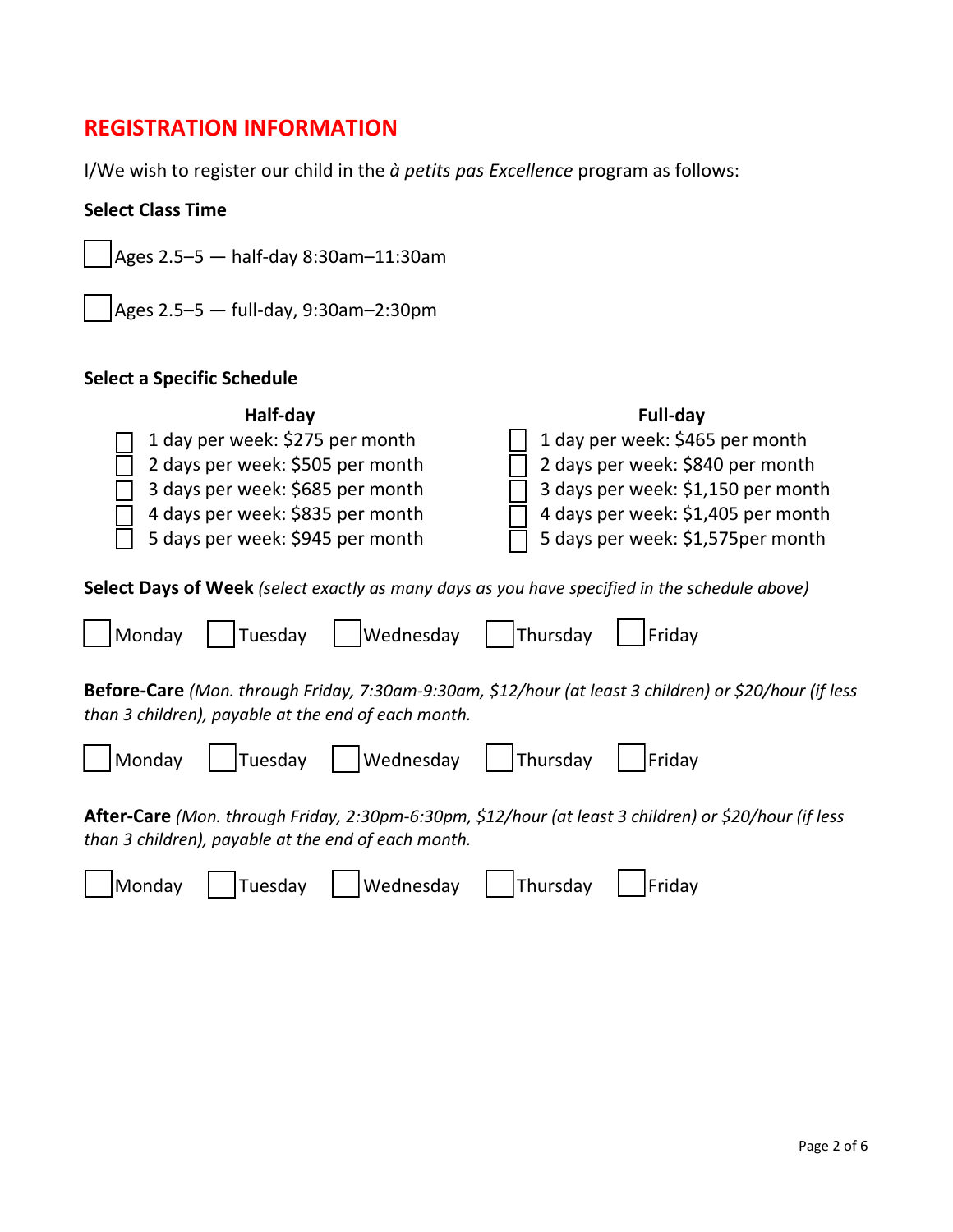## **Select Session(s)**

## □**Fall (Sep 6–Dec 16)**

*Your child's spot is only guaranteed for Fall. Reenrollment deadlines: Nov 1 for Winter; Feb 1 for Spring.*

# □**Fall (Sep 6–Dec 16) + Winter (Jan 2–Mar <sup>31</sup>)**

*Your child's spot is only guaranteed for Fall & Winter. Reenrollment deadline: Feb 1 for Spring.*

## □**Fall (Sep 6–Dec 16) + Winter (Jan 2–Mar 31) + Spring (Apr 3–Jun 23)**

*Your child's spot is guaranteed for all three sessions Fall, Winter, and Spring.*

#### **Calendar**

*To be confirmed.*

*Program calendar is subject to change.*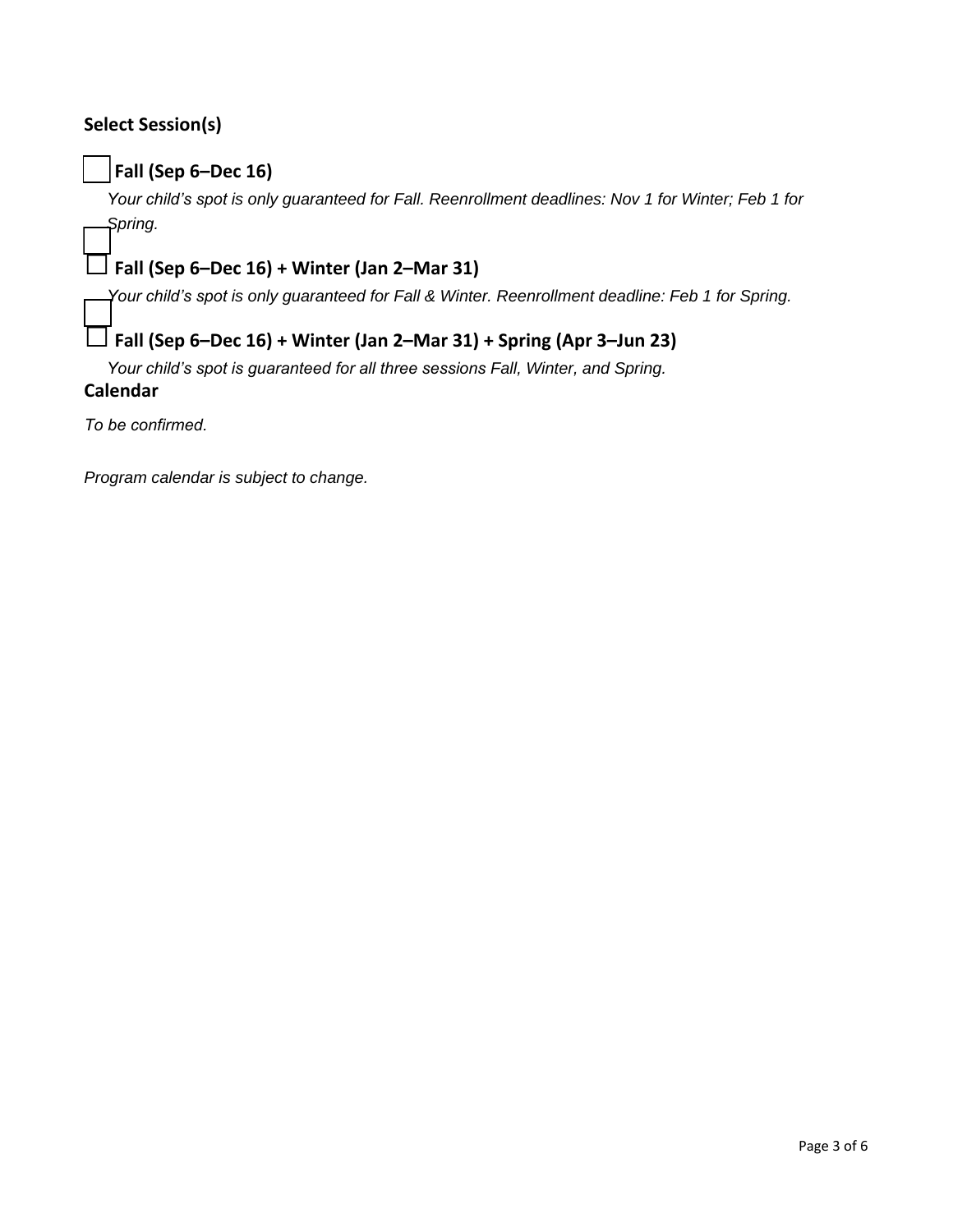# **FINANCIAL AGREEMENT**

**This "Enrollment Contract" is a binding contract that obligates you to pay the full tuition for the session(s) your child is enrolled for. There will be no deductions or credit for absence(s) during the session. If you withdraw prior to a session's withdrawal deadline, you will receive a tuition credit (minus \$150 fee) valid for one year. If you withdraw after a session's withdrawal deadline, you are liable for the entire tuition for that session and the full outstanding amount is due at the time of withdrawal. Withdrawal deadlines are: Fall: August 1, 2022, Winter: Dec 1, 2022, and Spring: Mar 1, 2023. Please understand that once you have returned this signed contract and made the first payment, we are holding a place for your child that cannot be released to another child.** 

| <b>Fee Structure</b> | Pre-<br>Registration* | <b>Monthly Rate</b> | Fall (Sep-Dec) | Winter<br>(Jan-Mar) | <b>Spring</b><br>(Apr-Jun) |
|----------------------|-----------------------|---------------------|----------------|---------------------|----------------------------|
| 1 day                | \$150                 | \$275               | \$1,100        | \$825               | \$825                      |
| 2 days               | \$150                 | \$505               | \$2,020        | \$1,515             | \$1,515                    |
| 3 days               | \$150                 | \$685               | \$2,740        | \$2,055             | \$2,055                    |
| 4 days               | \$150                 | \$835               | \$3,340        | \$2,505             | \$2,505                    |
| 5 days               | \$150                 | \$945               | \$3,780        | \$2,835             | \$2,835                    |

**Half-day** 

#### **Full-day**

| <b>Fee Structure</b> | Pre-<br>Registration* | <b>Monthly Rate</b> | Fall<br>(Sep-Dec) | Winter<br>(Jan-Mar) | <b>Spring</b><br>(Apr-Jun) |
|----------------------|-----------------------|---------------------|-------------------|---------------------|----------------------------|
| 1 day                | \$150                 | \$465               | \$1,860           | \$1,395             | \$1,395                    |
| 2 days               | \$150                 | \$840               | \$3,360           | \$2,520             | \$2,520                    |
| 3 days               | \$150                 | \$1,150             | \$4,600           | \$3,450             | \$3,450                    |
| 4 days               | \$150                 | \$1,405             | \$5,620           | \$4,215             | \$4,215                    |
| 5 days               | \$150                 | \$1,575             | \$6,300           | \$4,725             | \$4,725                    |

*\*Includes a non-refundable \$50 annual registration fee and a \$100 deposit deductible from the Fall tuition. If you withdraw from the program after the withdrawal deadline, or if you fail to pay the first month tuition for Fall by August 1, then the full deposit will be forfeited by FIAF.*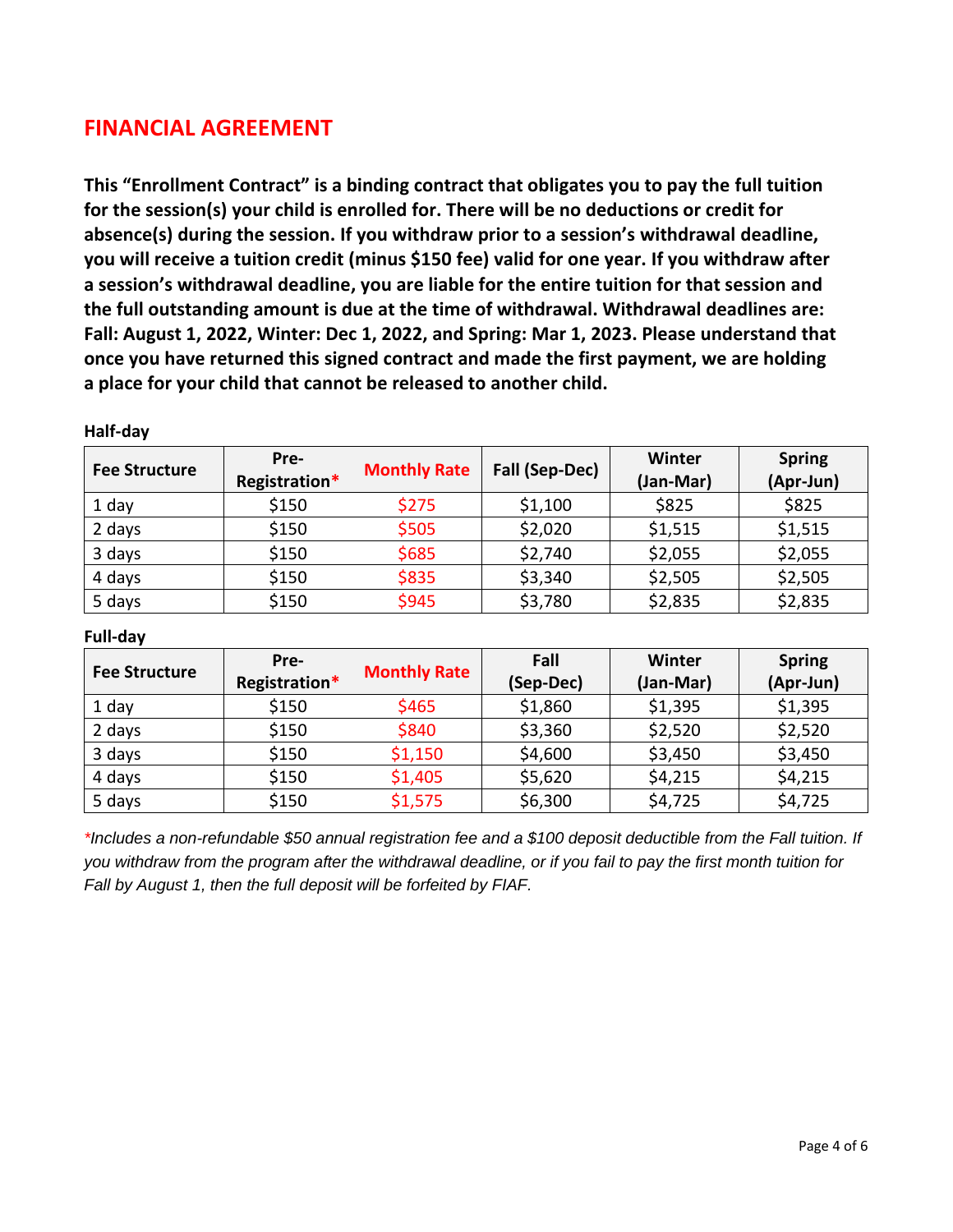# **PAYMENT SCHEDULE**

## **Tuition for the 1st month of the Fall session (September) is due by August 1, 2022.**

For the subsequent payments, please choose one of the following payment plans:

### **Plan 1: One-Time Payment**

*Select all that apply based on session(s) you wish to enroll your child for.* 

□ I/We choose to **pay the full Fall balance** (Oct-Dec) in 1 payment by **Sep 1.**

□ I/We choose to **pay the full Winter tuition** (Jan-Mar) in 1 payment by **Dec <sup>1</sup>**

□ I/We choose to **pay the full Spring tuition** (Apr-Jun) in 1 payment by **Mar 1**

A 5% discount applies when you pay in full.

#### **Plan 2: Monthly Payments**

*Select all that apply based on session(s) you wish to enroll your child for.*

□ I/We choose to **pay the Fall balance** (Oct-Dec) in 3 payments by **Sep 1, Oct <sup>1</sup> & Nov <sup>1</sup>** □ I/We choose to **pay the Winter tuition** (Jan-Mar) in 3 payments by **Dec 1, Jan <sup>1</sup> & Feb <sup>1</sup>** □ I/We choose to **pay the Spring tuition** (Apr-Jun) in 3 payments by **Mar 1, Apr <sup>1</sup> & May <sup>1</sup>**

#### **Sibling Discount**

□I/We are **registering two or more children** in the program and are eligible for the 5% per child discount. If this option is applicable to you, we will adjust payment amounts listed above to reflect the discount.

Sibling Name(s):